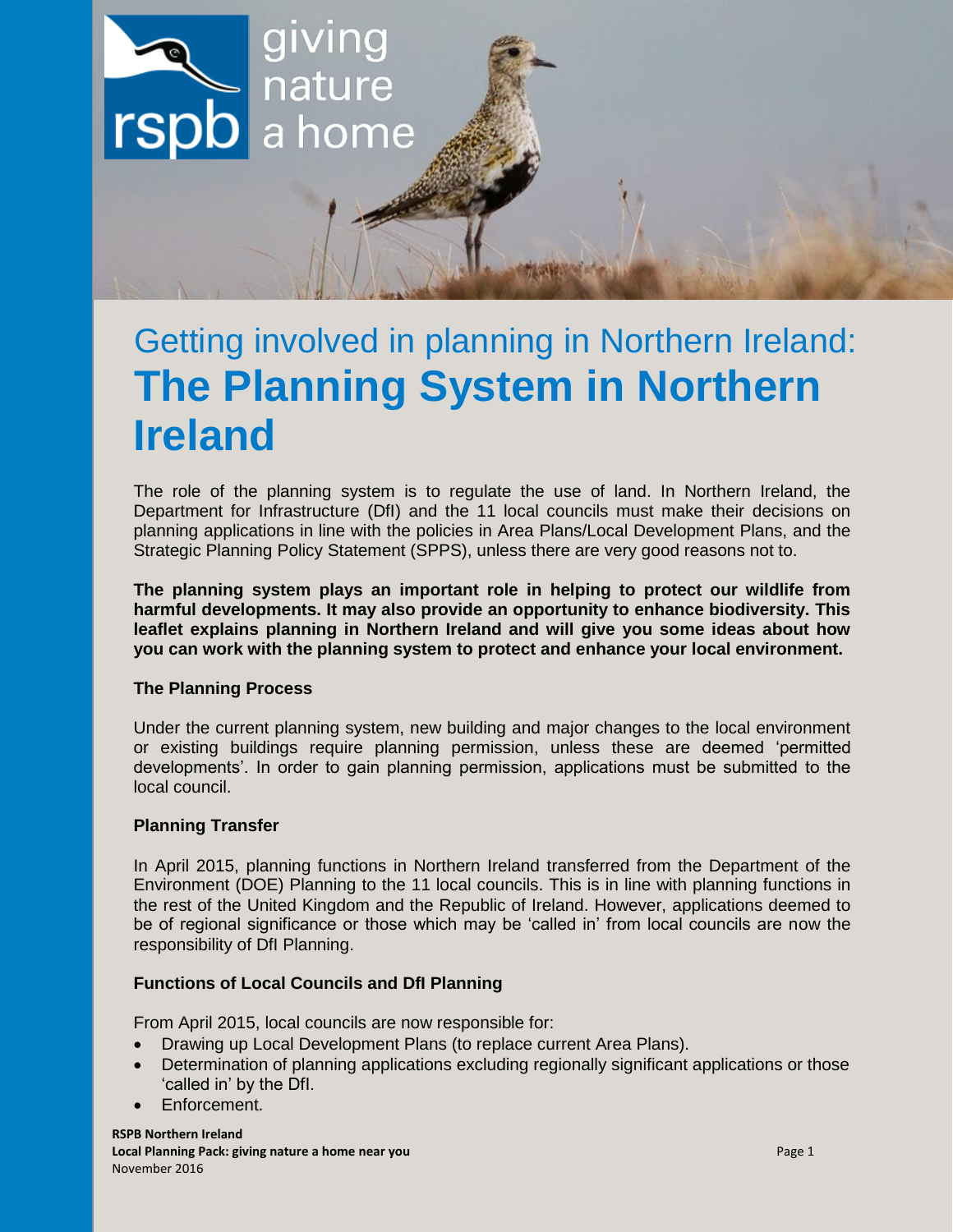The DfI Planning functions include:

- Determining regionally significant or 'called in' applications.
- Operational oversight and support for the local councils.
- Developing planning legislations and policy.

# **What is Planning?**

The Planning (Northern Ireland) Order 1991 provides the principle legislation, and has undergone various amendments since its introduction.

The Planning (NI) Order 1991 defines development which is subject to planning as:

*"the carrying out of building, engineering, mining or other operations in, on, over or under*  land, or the making of any material change in the use of any buildings or other land".

All 'material considerations' must be taken into account when deciding an application.

The environment is regarded as a 'material consideration', which means that planners must consider the impact of a planning proposal on the environment.

Despite this, there is growing concern in Northern Ireland about how the environment and natural resources are affected by the planning system, particularly since the system has tended to have a presumption in favour of development.

However, the Planning Reform Order (NI) Order 2006 supports a change from a development-led to a plan-led planning system in Northern Ireland. For the first time, there is a statutory duty for planners to contribute to the delivery of sustainable development.

# **Regional Development Strategy (RDS)**

The Regional Development Strategy (RDS) - *Shaping our Future* - is a strategy for the development of Northern Ireland up to 2025. It sets out broad aims for development within Northern Ireland including housing provision, transport infrastructure, air and water quality, energy production, waste management, the rural economy, health and quality of life.

The DfI are responsible for the review monitoring and implementation of the RDS and it must be taken into consideration when making decisions on individual planning applications, or when preparing Local Development Plans.

## **Strategic Planning Policy Statement (SPPS)**

The SPPS was published in September 2015 and is intended to supersede the previous 20 Planning Policy Statements (PPSs). The SPPS contains policies on land use and other planning matters which apply to the whole of Northern Ireland and set out the main considerations taken into account in reaching planning decisions. There are a number of subject policies contained within the SPPS which are specifically designed to promote sustainable development or protect our natural resources.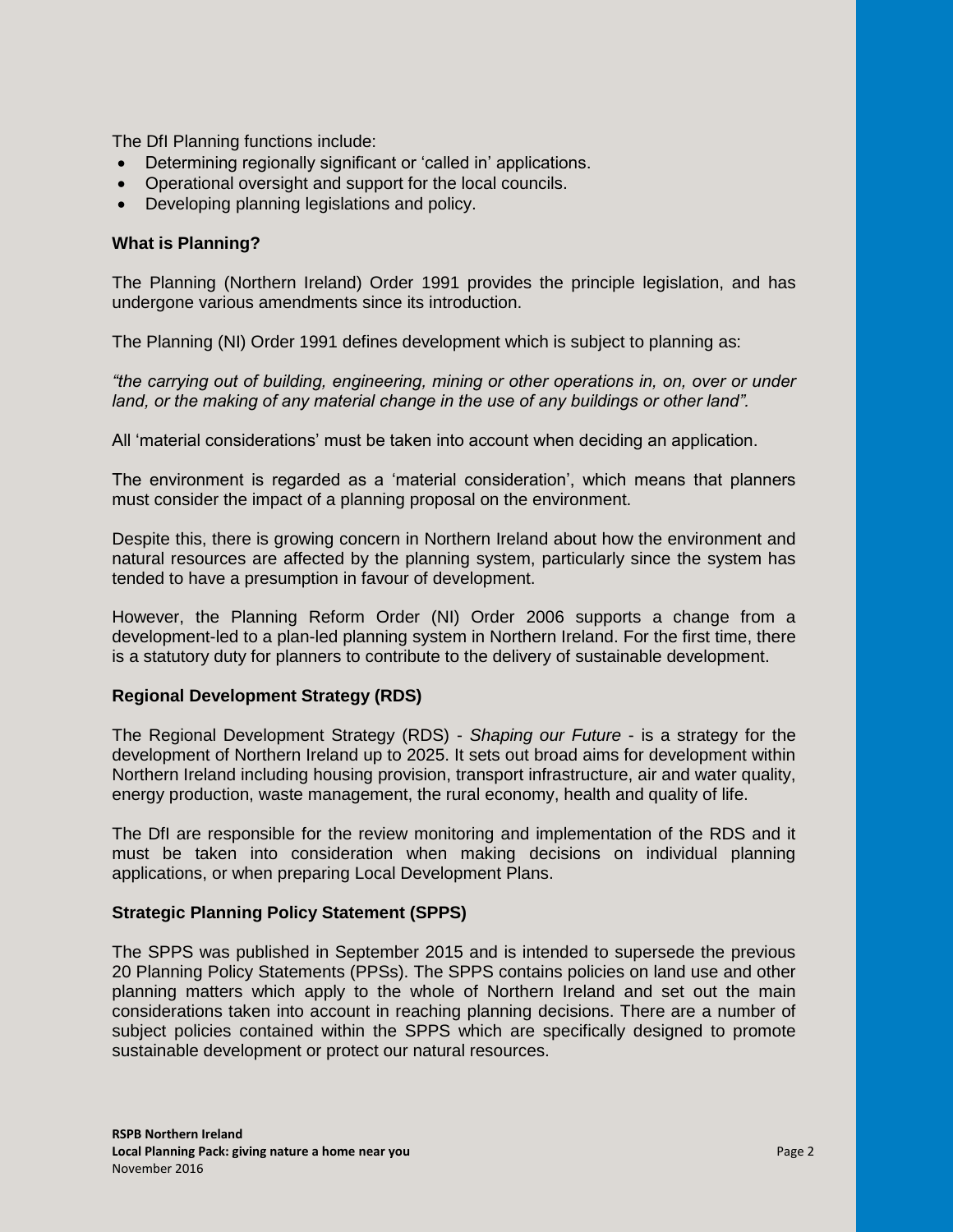These include:

- Natural Heritage.
- Coastal Development.
- Flood Risk.
- Renewable Energy.
- Open Space, Sport and Outdoor Recreation.

The SPPS and the previous PPSs can be obtained from the DfI Planning website [\(www.planningni.gov.uk\)](http://www.planningni.gov.uk/).

# **Local Development Plans/Area Plans**

The Local Development Plan (LDP) is a collection of a number of individual documents prepared for a council area. It sets out the policies that promote and control development in your area. The LDPs, once complete, will replace the current Area Plans.

LDPs/Area Plans apply the guiding principles and objectives of the Regional Development Strategy and the SPPS to a local level by showing specific information on land allocation for a full range of land uses, including housing, industry, transportation, open space, formal recreation and nature conservation. The information is illustrated on maps and accompanied by explanatory notes.

LDPs/Area Plans are the main way of assessing and addressing any potential conflict between development needs and the need to protect the environment.

Details of area plans can be obtained from the DfI Planning website (www.planningni.gov.uk) and LDP documents can be obtained from your local council website or office.

# **Supplementary Planning Guidance (SPG)**

This is non-statutory guidance which is prepared to supplement, clarify or illustrate by example existing plans or policies. It includes:

- **Design Guides**  e.g. *Creating Places* for residential developments; Conservation Area Guides; and
- **Development Control Advice Notes (DCANs).**

DCANs are used by developers, their agents or advisors, planners and campaigners, and provide helpful information on complex issues of the planning system.

The full range of design guides and DCANs can be found on the DfI Planning website [\(www.planningni.gov.uk\)](http://www.planningni.gov.uk/).

The most relevant to the environment are DCAN 10 Environmental Impact Assessment and the Design Guide to Trees and Development – A Guide to Best Practice.

# **Development Control - Planning Applications**

All of the planning policy described above is used when determining planning applications.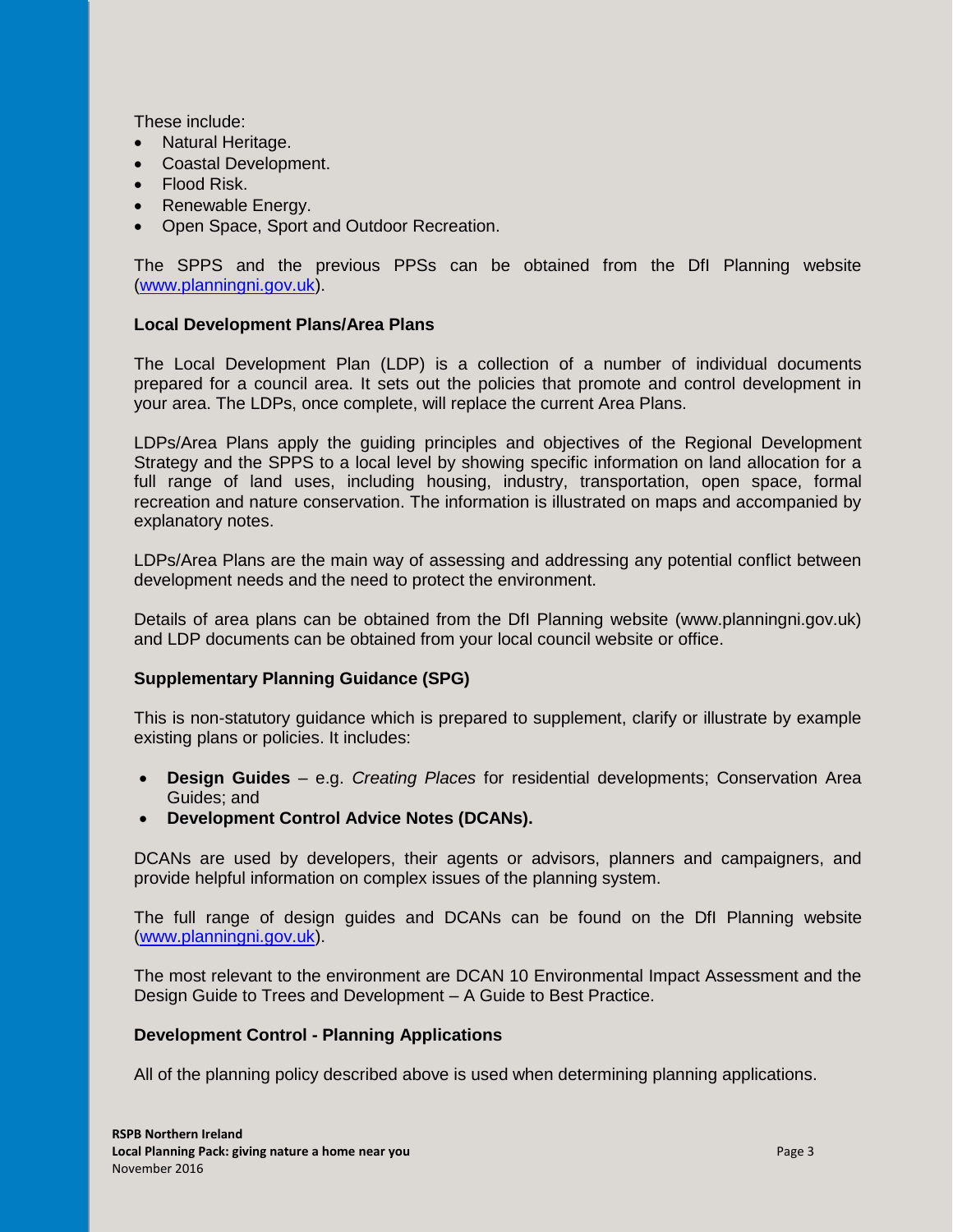Planning applications can take different forms. Full planning applications require a high level of detail, particularly if they relate to a large development, allowing decision-makers to assess the likely impacts of the development on an area.

An outline application is considerably less detailed than a submission for full planning permission. It is used by developers to establish the principle of development in a location, with the details of design being left for later consent ('reserved matters').

## **Environmental Impact Assessment (EIA)**

The purpose of an EIA is to evaluate the potential impacts of a development on the environment.

An EIA may be necessary for any planning application whose location, scale or nature is likely to have significant effects on the environment. For example, a single small dwelling may not require an EIA, while a larger development such as a power station probably will.

EIAs enable risks to the environment to be identified early in the planning process so damage can be avoided or mitigated. If an EIA identifies significant impacts that cannot be avoided or mitigated, a decision-maker may decide to refuse permission. A report on the EIA must be submitted with every planning application that requires one. This is known as the **Environmental Statement**.

## **Permitted Developments**

There are some types of development that do not require planning permission. These are known as permitted developments.

These include:

- Minor house alterations.
- Laying or preparing of pipes and cable by statutory authorities.
- The use of land for agriculture or forestry, including certain buildings.
- Certain port and harbour developments for shipping.
- Some aspects of mineral exploration, including boreholes and seismic survey.

However, any permitted development likely to have significant effects on the environment must submit an Environmental Statement (ES) for consideration by the planning authority.

## **Notification**

Once a planning application has been submitted, it must be made public so that interested parties can comment on it. Application notices are posted at the proposed development site and notification is given in the local press.

Immediate neighbours of the proposed development are informed by letter and planning applications are also listed on the local council websites. Plans can be viewed at the local council planning office and the DfI Planning website [\(www.planningni.gov.uk\)](http://www.planningni.gov.uk/).

There is a minimum of 14-day period for making comments or objections.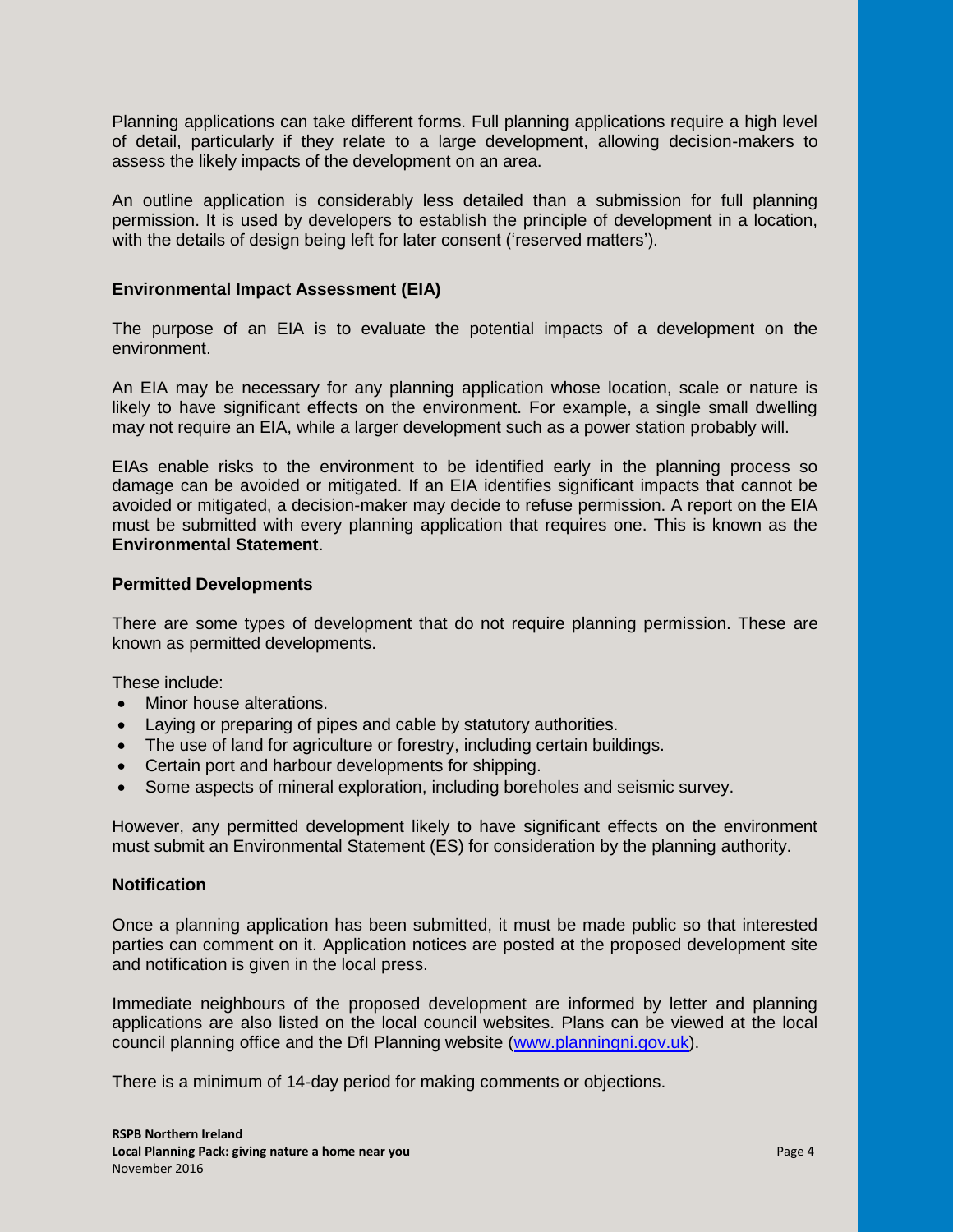# **Planning Consultees**

Local councils and DfI Planning consult with a range of bodies over planning applications when either preparing, or amending Area Plans.

These bodies include:

- **Statutory bodies** e.g. Northern Ireland Environment Agency (NIEA), for any proposals which may affect wildlife, landscape or water quality.
- **Non-Government Organizations** (NGOs) including the RSPB.

## **Objections**

Any interested parties, in addition to those already mentioned, are able to object to planning applications. It is also useful for objectors to indicate whether conditions could be imposed that would make the development acceptable.

The planning authority can attach planning conditions which must be undertaken by the developer to satisfy permission agreements. Environmental conditions could include retaining trees or natural features, or measures to reduce pollution.

## **Decision Notices and Planning Conditions**

With each application, the planning authority issue a decision notice.

If permission is granted, the notice will list any planning conditions which may be attached to the permission. If permission is refused, reasons for refusal are given. These can be important if a subsequent similar application is made for the same site.

## **Appealing against a decision**

Third parties (e.g. the general public) cannot appeal against a planning decision. However, if you have made an objection to a planning application, which is refused and then the developer appeals the decision, you have the right to make further representations to this appeal. If an inquiry is held, you can then appear at the inquiry to make your case.

# **Planning Appeals Commission (PAC)**

Responsibility for making a decision on a planning application does not always rest with the local councils and DfI Planning.

The PAC is an independent body which:

- Makes final decisions on all appeals against local council or DfI Planning decisions; and
- Holds public inquiries/hearings and makes recommendations on cases referred to it.

PAC decisions are final and, once they are issued, they cannot be amended.

Decisions of local councils, DfI and the PAC can be challenged only on a point of law by application to the High Court for judicial review.

For more information about how the appeals process works see the PAC website [\(www.pacni.gov.uk\)](http://www.pacni.gov.uk/).